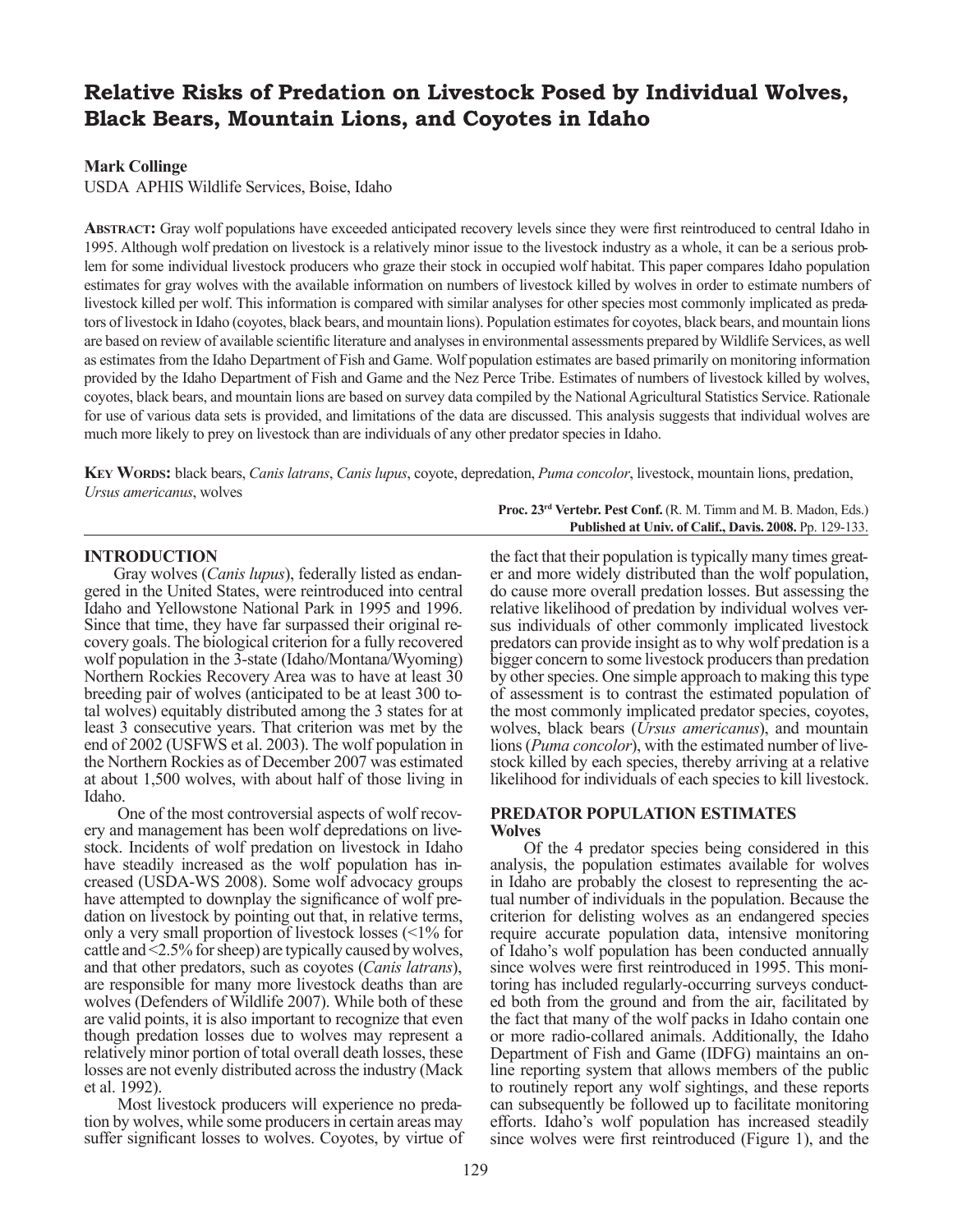

**Figure 1. Estimated number of wolves in Idaho, 1995-2007.**

estimated population for calendar years 2005-2007 was 518, 673, and 732 individuals, respectively (Nadeau et al*.*  2007, 2008).

#### **Mountain Lions and Black Bears**

Mountain lions and black bears in Idaho are game species managed by the IDFG to maintain stable populations, and populations of both species are currently believed to be relatively stable. Based on harvest estimates, known reproductive capabilities, and age structure of the harvest, IDFG estimates there are currently about 2,500 mountain lions and 20,000 black bears in the state of Idaho (Steve Nadeau, pers. commun.).

#### **Coyotes**

The IDFG has never attempted to estimate coyote populations in the state of Idaho, but the Animal and Plant Health Inspection Service (APHIS), Wildlife Services (WS) program developed coyote population estimates in conjunction with the preparation of several different environmental assessments (USDA-ADC 1996a,b; USDA-WS 2002). Idaho's coyote population was estimated in these analyses by considering the most relevant available scientific information on coyote densities, then extrapolating a conservative density estimate to the total land area of Idaho. Density estimates ranged from a low of 0.63/mi2 (Clark 1972) to a high of  $5-6$ /mi<sup>2</sup> (Knowlton 1972), and the lower end of this range was applied to the total area of Idaho to arrive at a conservative statewide coyote population estimate of about 50,000 animals.

# **ESTIMATES OF NUMBERS OF LIVESTOCK**

**KILLED BY EACH SPECIES**<br>The Idaho office of the U.S. Department of Agriculture's National Agricultural Statistics Service (NASS) conducts an annual statewide survey of sheep producers to determine death losses due to all causes, and cattle producers have been surveyed every 5 years regarding their total death losses. NASS survey procedures ensure that all sheep and cattle producers, regardless of the size of their operation, have a chance to be included in these surveys, but larger operations are sampled more heavily than

smaller operations. All loss estimates are rounded to the nearest 100 head.

During a public comment period held in conjunction with preparation of an environmental assessment regarding predator control activities (USDA-ADC 1996a), some respondents expressed concerns about the reliability of rancher-supplied data on death losses, and they suggested that ranchers might be inflating their estimates of losses to justify more predator control. However, these data are believed to provide the most realistic assessment available of actual losses. Schaefer et al. (1981) employed several different methods to survey sheep producers regarding predation losses, and based on their own field necropsies, concluded that producers' estimates of losses were realistic. Sheep loss survey data for the most recently available 3-year period (2005-2007) in Idaho indicates predation losses ranged from 25.3% to 32.9% and accounted for an average of about 30% of total death losses among Idaho sheep producers (NASS 2008). However, through intensive monitoring conducted during a study on 3 typical range sheep operations in southern Idaho, Nass (1977) found that predation was actually responsible for 56% of total death losses. This would suggest that attributing an average of 30% of total death losses to predation is not unrealistic, and it may even suggest that Idaho sheep producers could be underestimating their losses to predators.

NASS has been conducting their annual survey of sheep losses to predators in Idaho since 1981, and losses attributable to coyotes, black bears, and mountain lions have been tabulated separately during all that time. Losses caused by species that kill relatively few sheep, such as bobcats (*Lynx rufus*) and eagles (*Aquila chrysaetos* and *Haliaeetus leucocephalus*), have historically been lumped into a category of "other". Wolves were reintroduced to Idaho in 1995 and 1996, and beginning in 1996 the rela- tively few losses caused by wolves in the early years after reintroduction were first lumped into the category of losses caused by "other" predators (NASS 1997). Losses at-<br>tributable to wolves continued to increase as Idaho's wolf population increased, but NASS did not begin reporting them separately until the 2005 reporting period (NASS 2008).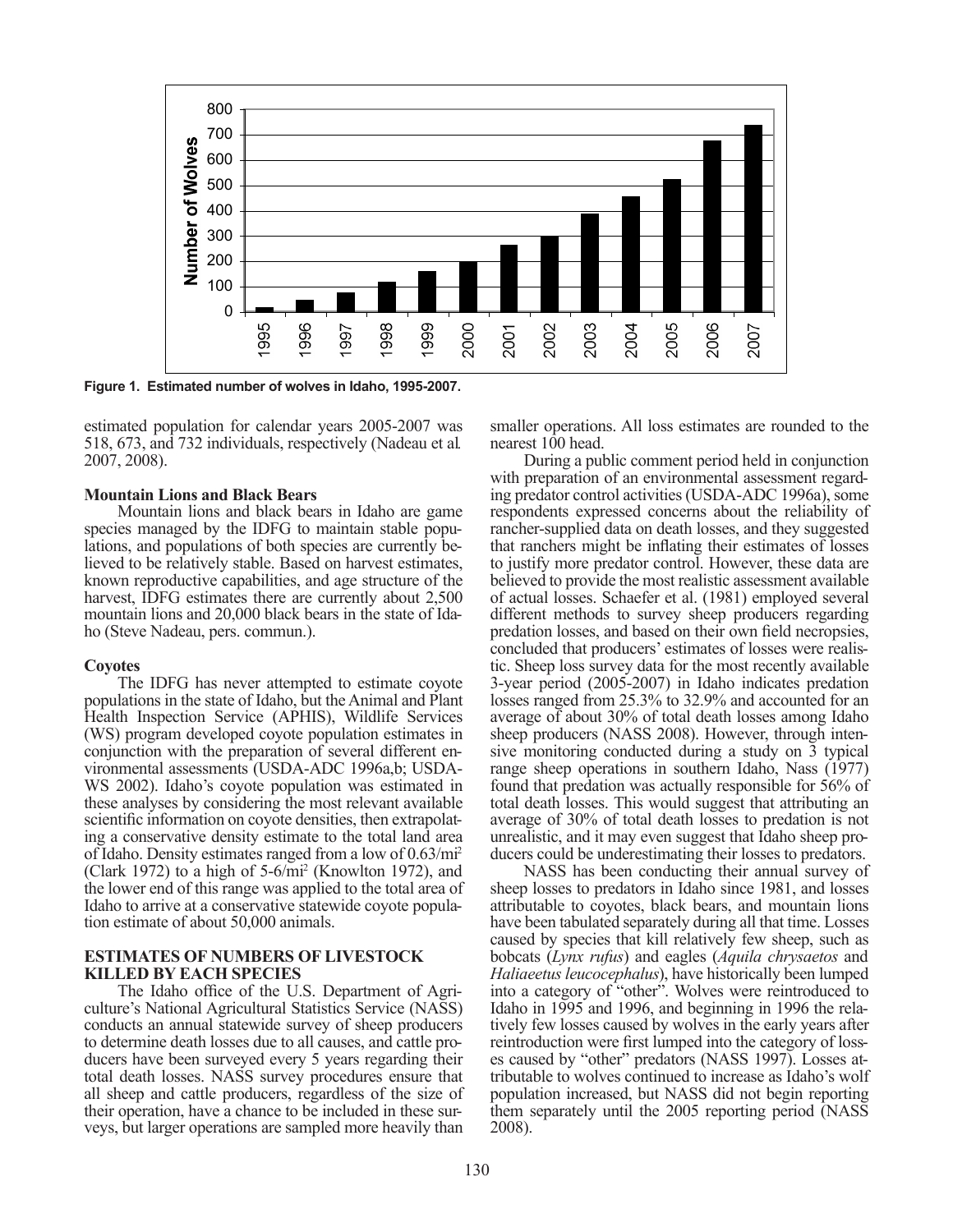|                  | <b>Wolves</b> | <b>Black Bears</b> | <b>Mountain Lions</b> | Coyotes |
|------------------|---------------|--------------------|-----------------------|---------|
| 2005 Sheep loss  | 500           | 900                | 500                   | 6,100   |
| 2006 Sheep loss  | 600           | 600                | 400                   | 4.900   |
| 2007 Sheep loss  | 500           | 700                | 400                   | 7,200   |
| 2005 Cattle loss | 8881          | 111                | 200                   | 600     |

**Table 1. Estimated sheep (2005-2007) and cattle (2005) losses due to wolves, black bears, mountain lions, and coyotes in Idaho (NASS 2006, 2008).**

1 NASS estimates of Idaho cattle losses to wolves in 2005 were combined into the "other predators" category, which included any losses attributable to wolves, grizzly bears, black bears, and vultures. Total losses reported in the "other predators" category in 2005 were 600 calves and 400 adult cattle, for a total of 1,000. The Idaho Wildlife Services program has received no reports of cattle or calf losses to vultures, and the combined 1,000 losses are believed to be primarily attributable to wolves and bears. The number of confirmed and probable calf losses documented by Idaho Wildlife Services as being bear-related was 3 animals in 2005, while the number of confirmed and probable calf losses attributed to wolves was 24 animals. The ratio of 3/27 was applied to the combined 1,000 wolf and bear losses to assign 111 of the losses to bears and 888 of the losses to wolves.

The most recent survey of death losses for Idaho cattle producers was conducted by NASS as part of a nationwide survey for calendar year 2005 (NASS 2006). At the national level, the NASS data for predation losses due to coyotes, mountain lions, bears, and wolves are tabulated separately. At the state level, losses to coyotes and mountain lions are listed separately, but the losses attributed to wolves and bears are combined in a category called "other predators", which includes grizzly bears (*Ursus horribilis*) as well as black bears, along with any cattle losses caused by vultures (*Cathartes aura* and *Coragyps atratus*). Cattle losses to vultures are not known to occur in Idaho, and very few incidents of grizzly bear predation on cattle occur because of the very low population of grizzly bears relative to black bears. The number of calf and adult cattle losses to bears and wolves combined in Idaho for 2005 was reported by NASS (2006) as 1,000 animals. The Idaho Wildlife Services program confirms relatively few calf losses to bears as compared to the number of calves and adult cattle confirmed killed by wolves, and the majority of the 1,000 animals reported killed by wolves and bears were probably killed by wolves. In 2005, the Idaho Wild-<br>life Services program determined that 2 calves reported killed by black bears and 1 calf reported killed by a griz- zly bear were either confirmed or probable incidents of predation, whereas a total of 24 calves and adult cattle were judged to be confirmed or probable wolf kills. If this same ratio (3 Wildlife Services-verified bear kills out of 27 combined Wildlife Services-verified bear and wolf kills) were applied to the 1,000 combined calf and adult cattle losses attributed to wolves and bears in the NASS report, this would suggest about 111 of the 1,000 combined losses were attributable to bears, while about 888 of those losses were attributable to wolves. Table 1 provides a summary of the NASS data on Idaho sheep producers' losses to predators for 2005-2007 and cattle producers' losses for 2005.

NASS estimates of predator losses to wolves, bears, lions, and coyotes are typically much higher than the number of losses actually documented as predator losses by the Wildlife Services program, but there are several reasons for this difference. In the case of losses reported to be caused by wolves, black bears, or mountain lions, Wildlife Services field employees make every effort to investigate these reports promptly in an attempt to determine the cause of death. Compensation programs exist to reimburse livestock operators for damage caused by all 3 of these species, but compensation is contingent on Wildlife Services being able to verify that predation by one of those species was actually the cause of death. Reports of wolf predation are classified as "confirmed" incidents when there is reasonable physical evidence that the animal was actually killed by a wolf. Typical evidence used in confirming wolf predation would include the presence of wolf-sized bite marks and associated sub-cutaneous hemorrhaging and tissue damage, indicating the victim was attacked while still alive, as opposed to cases where wolves had simply fed on an already-dead animal.

In many cases, however, wolves may have been responsible for the death of a rancher's livestock, but there was insufficient evidence remaining to confirm wolf predation. In some cases, those portions of the livestock carcass that might have contained the evidence of predation may already have been totally consumed or carried off. Some of these incidents might be classified as "probable" predation, depending on other evidence that might still remain. But in many cases, there may be little or no evidence of predation, other than the fact that wolves are known to be in the area and some livestock have seemingly just disap-<br>peared. Oakleaf (2002) conducted a study on wolf-caused predation losses to cattle on U.S. Forest Service summer grazing allotments in the Salmon, ID area, and concluded that for every calf found and confirmed to have been killed by wolves, there were probably as many as 8 other calves killed by wolves but not found by the producer. Bjorge and Gunson (1985) likewise were able to recover only 1 out of every 6.7 missing cattle during their study, and suggested that wolf-caused mortalities were difficult to detect.

#### **RELATIVE LIKELIHOOD OF PREDATION ON LIVESTOCK BY EACH SPECIES**

Table 2 provides a summary of the 2005 NASS data on sheep and cattle losses to wolves, bears, mountain lions, and coyotes in Idaho, along with the 2005 population estimate for each of these species. The estimated number of livestock killed by each species is divided by the estimated population for each species to arrive at the estimated number of livestock reported killed by each individual of those four species. In considering the combined total number of sheep and cattle reported killed by each species, each wolf in Idaho killed, on average in 2005, 2.68 head of livestock. The next-highest number of livestock killed per individual predator was for mountain lions, at 0.28 head of livestock. Dividing the 2.68 wolf figure by the 0.28 moun-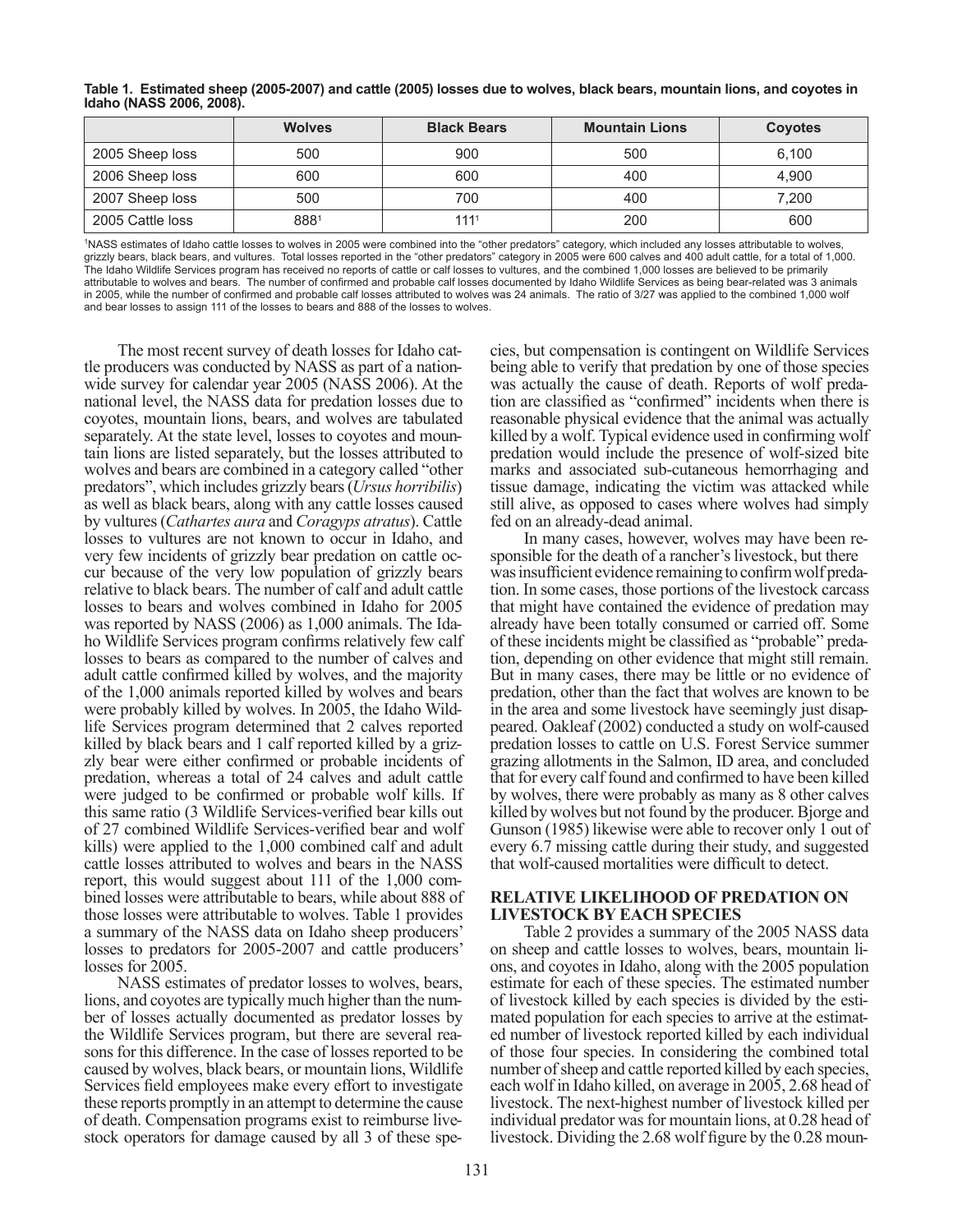|                                                                       | <b>Wolves</b>               | <b>Black Bears</b>          | <b>Mountain Lions</b> | Coyotes                  |
|-----------------------------------------------------------------------|-----------------------------|-----------------------------|-----------------------|--------------------------|
| 2005 combined sheep and cattle losses due to each<br>species          | $500 + 888$<br>$=$<br>1.388 | $900 + 111$<br>$=$<br>1.011 | $500 + 200 = 700$     | $6.100 + 600 =$<br>6,700 |
| 2005 estimated population of each species                             | 518                         | 20,000                      | 2.500                 | 50,000                   |
| Estimated number of sheep and cattle killed per<br>individual present | 2.68                        | 0.05                        | 0.28                  | 0.13                     |
| Estimated number of just sheep killed per individual<br>present       | 0.96                        | 0.05                        | 0.20                  | 0.12                     |
| Estimated number of just cattle killed per individual<br>present      | 171                         | 0.01                        | 0.08                  | 0.01                     |

**Table 2. Estimated average number of livestock killed per individual of each species most commonly implicated in livestock predation in Idaho in 2005.**

| Table 3. Estimated average number of sheep killed per individual of each species most commonly implicated in |
|--------------------------------------------------------------------------------------------------------------|
| livestock predation in Idaho in 2005-2007.                                                                   |

|                                                                          | <b>Wolves</b> | <b>Black Bears</b> | <b>Mountain Lions</b> | Coyotes |
|--------------------------------------------------------------------------|---------------|--------------------|-----------------------|---------|
| 2005 Sheep loss                                                          | 500           | 900                | 500                   | 6.100   |
| 2005 Estimated population of each species                                |               | 20,000             | 2.500                 | 50,000  |
| Estimated number of sheep killed per individual present in 2005          |               | 0.05               | 0.20                  | 0.12    |
| 2006 Sheep loss                                                          | 600           | 600                | 400                   | 4,900   |
| 2005 Estimated population of each species                                |               | 20,000             | 2.500                 | 50.000  |
| Estimated number of sheep killed per individual present in 2006          |               | 0.03               | 0.16                  | 0.10    |
| 2007 Sheep loss                                                          | 500           | 700                | 400                   | 7.200   |
| 2007 Estimated population of each species                                | 732           | 20,000             | 2,500                 | 50,000  |
| Estimated number of sheep killed per individual present in 2007          | 0.68          | 0.04               | 0.16                  | 0.14    |
| 3-year average number of sheep killed per individual predator<br>present | 0.83          | 0.04               | 0.17                  | 0.12    |

tain lion figure suggests that individual wolves were about 10 times more likely to kill livestock than were individual mountain lions. Individual coyotes were less likely to kill livestock, at 0.13 head of livestock killed per individual coyote, which suggests that individual wolves were about 20 times more likely to kill livestock than coyotes. Black bears were the least likely to kill livestock, with just 0.05 head of livestock killed per black bear in the population, and the likelihood of an individual wolf killing livestock was more than 50 times greater than the likelihood that an individual black bear would kill livestock.

Calves and adult cattle are much more susceptible to predation by wolves than by coyotes, particularly during the summer months when cattle are grazed on forest allotments where they are more likely to be exposed to wolves. Coyote problems for the cattle industry in Idaho are primarily limited to predation on calves during the winter and early spring months when the calves are smallest, so it is of interest to note the differential likelihood of individual wolves versus individual coyotes preying on just cattle and calves, without considering sheep in the calculations. The information in the bottom row of Table 2 suggests that each individual wolf in Idaho was reported to have killed about 1.7 head of cattle in 2005, compared to only about 0.01 head of cattle killed per individual coyote or bear. Dividing the average number of cattle killed per individual wolf by the average number of cattle killed by the other three species suggests that in 2005, individual wolves were about 170 times more likely to kill cattle than were individual coyotes or bears. Individual wolves were

about 21 times more likely to kill cattle than were individual mountain lions in 2005.

Ideally, this type of simple analysis would make use of more than just a single year's data, but unfortunately, 2005 has been the only year so far for which both sheep and cattle loss data from Idaho include specific informa- tion about losses to wolves. Sheep losses to wolves are reflected in the 3 most recently available years of NASS sheep loss survey data, however, and the bottom row of Table 3. provides the 3-year average number of sheep killed by individuals of the four predator species. Dividing the average number of sheep killed per individual wolf by the average number of sheep killed per individual of each of the other species suggests that during the 2005-2007 period, individual wolves were on average about 21 times more likely to kill sheep than were individual bears, about 7 times more likely to kill sheep than were individual coyotes, and about 5 times more likely to kill sheep than were individual mountain lions.

# **DISCUSSION / CONCLUSION**

Although the livestock loss estimates and preda-<br>tor population estimates used in arriving at these relative likelihoods of risk are believed to be the best information available, it is important to recognize that these comparisons should be viewed as generalizations, rather than spe- cific numbers applicable to all situations. The NASS data regarding livestock losses are subject to sampling variability and non-sampling errors such as unintentional omissions, duplications, and mistakes in reporting, recording,